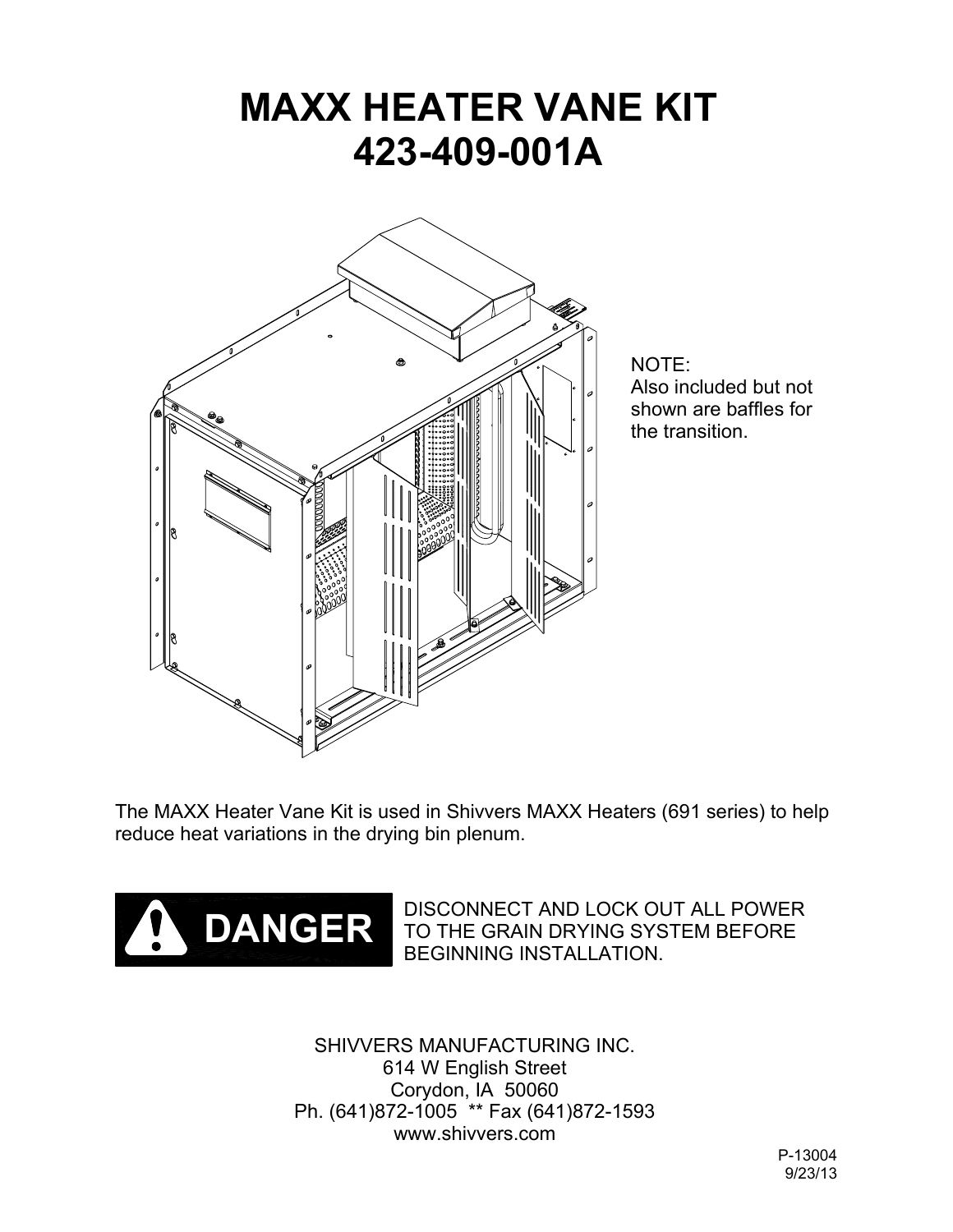## INSTALLING VANE KIT INTO BURNER

Step 1. Check to make sure the burner element is centered in the burner housing. The edge of the burner skirt should be about 3" from either side of the burner housing. If it is not centered, make those adjustments now. If the mounting brackets and vanes are already installed by the factory, skip to Step 8. If not, proceed to Step 2.

Step 2. Locate two mounting brackets (692-078P), four 5/16" X 3/4 bolts (F-1546), four 5/16 X 3/4" sheet metal screws (F-1629), ten 5/16" flat washers (F-1009-02), four 5/16" lock washers (F-1019-02), six 5/16" nuts (F-1011-02), and one 5/16 X 1-1/2" bolt (F-1693) in the box marked 423-409-001A.

Step 3. Position **bottom** mounting bracket flush along the transition side of the burner and centered from side to side. Mark the holes to be drilled and drill pilot holes using 1/4" bit. Install the bottom mounting bracket as shown below, using the 5/16" X 3/4" sheet metal screws (F-1629) and 5/16" flat washers to secure it to the burner. Be careful not to overtighten the screws.



Step 4. Position the **top** mounting bracket flush along the transition side of the burner and centered from side to side. Mark the four holes to be drilled. Drill out using 11/32" bit (.343). Using the hardware shown, fasten the top mounting bracket in place.

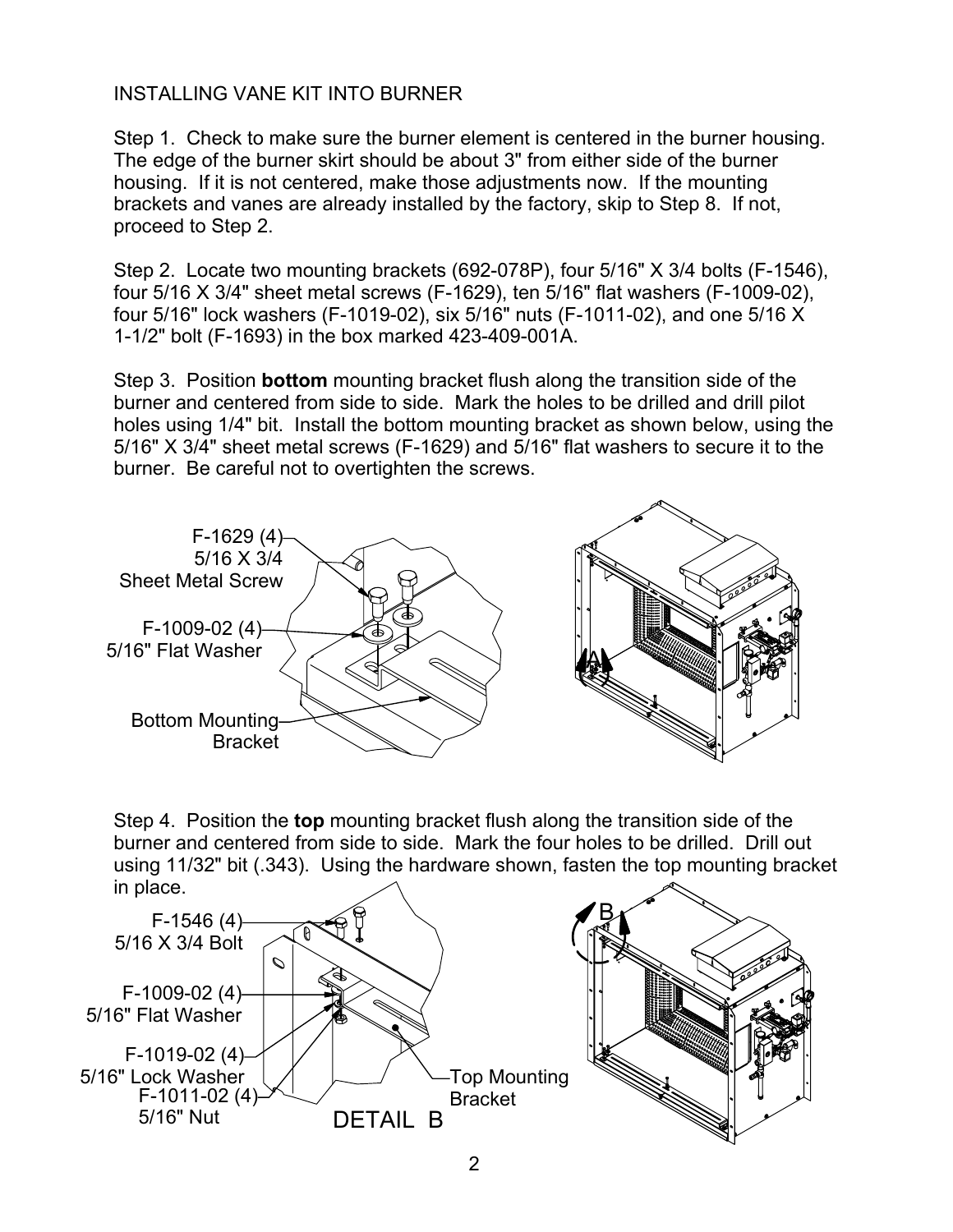## INSTALLING VANE KIT INTO BURNER

Step 5. Install the 5/16" X 1-1/2" bolt on the center of the bottom mounting bracket as shown below. Lock nuts together when bolt bottoms out on the burn housing bottom. This will prevent the mounting bracket from sagging when the vanes are installed.



Step 6. Locate the RH and LH straight vanes (692-079P & 692-082P), the RH and LH angled vanes (692-080P & 692-081P), eight 5/16" Carriage Bolts (F-1930), and eight 5/16" flange nuts (F-1931) from the 423-409-001A box.

Step 7. Install the vanes, so that the outside, straight vanes are oriented with the slotted end toward the transition and the tabs toward the center of the housing. The inside, angled vanes should be oriented with the slotted end towards the inside of the burner housing and the tabs facing away from the center of the burner housing.

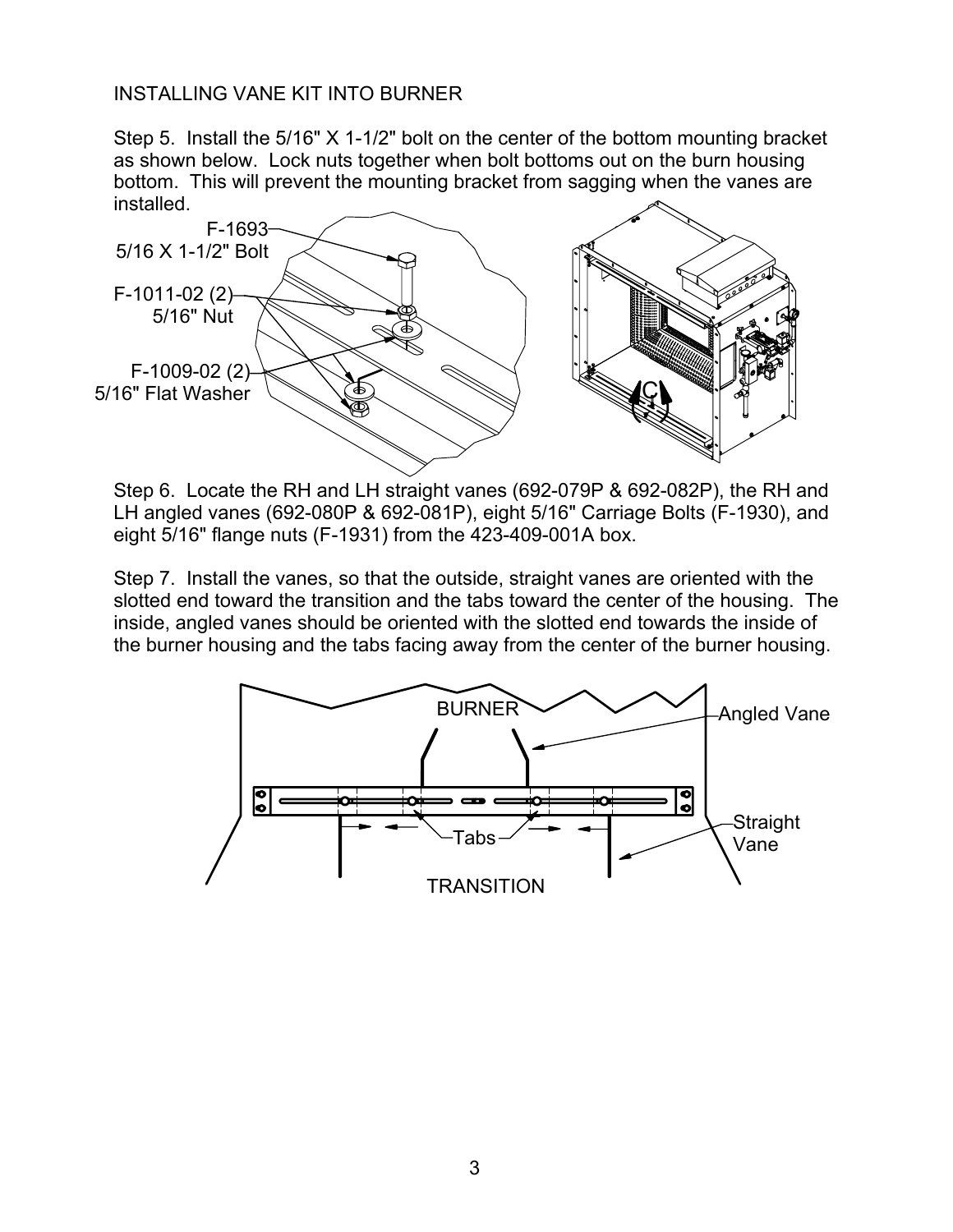Step 8. Once the vanes are installed, turn the vanes to the dimensions shown below.

#### **Straight Vanes:**

Bolt Location  $= 9-1/2$ " from bolt to inside of the burner housing Edge Location = 8-1/2" from inside (non slotted) edge of vane to side of the burner housing.

 Tabs towards the center of housing and slotted end towards transition (outside of burner).

#### **Angled Vanes:**

Bolt Location =  $15-1/2$ " from bolt to inside of the burner housing Edge Location = 12-1/2" from inside (slotted) edge of vane to side of the burner housing.

 Tabs away from the center of housing and slotted end towards inside of burner (away from transition).

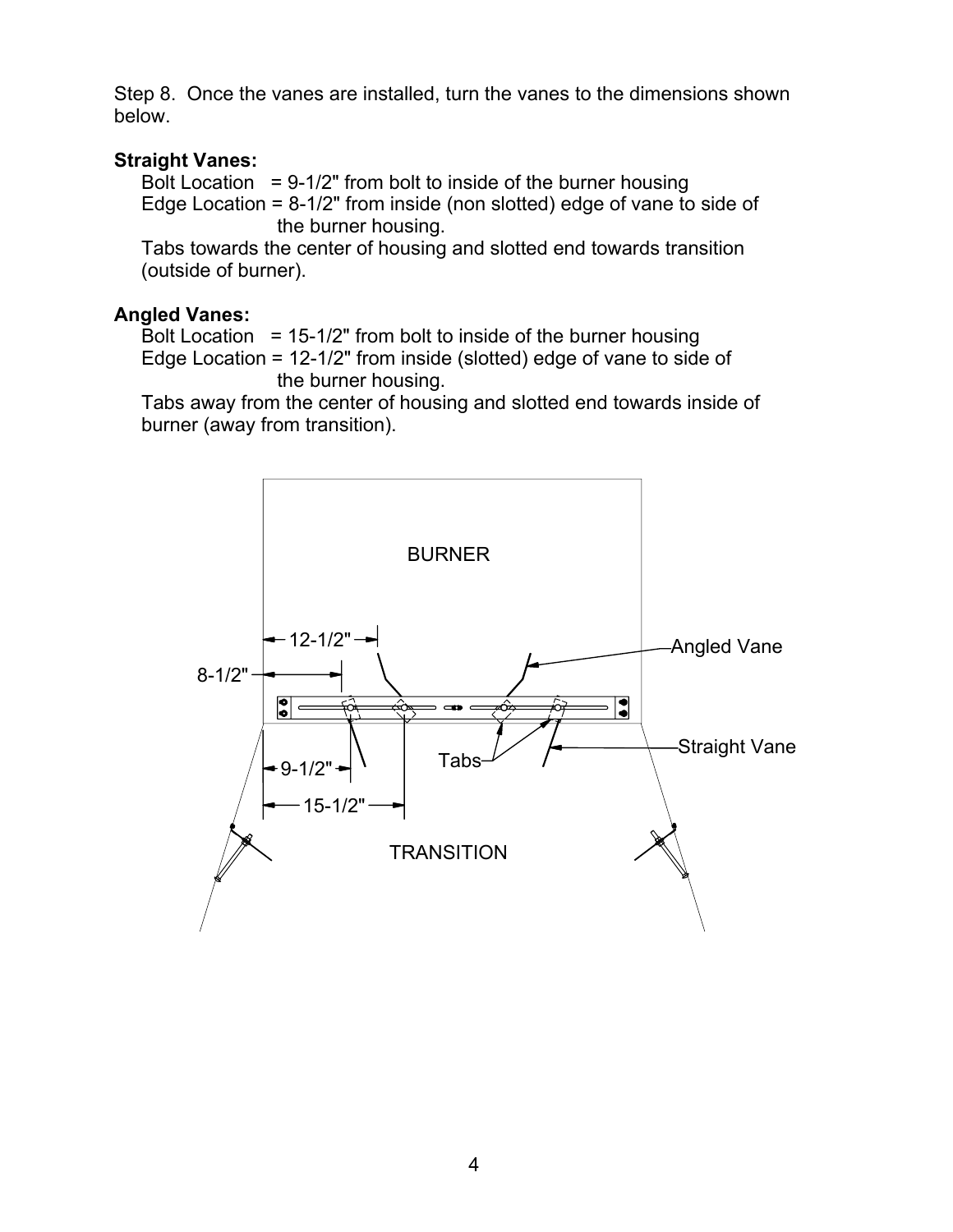INSTALLING TRANSITION BAFFLES (One on each side.)

Step 1. Locate two baffles (119-150W), eight self drilling screws (F-1121), eight pop rivets (F-1095), two 3/8" X 6" carriage bolts (F-2114), four 3/8" flat washers (F-1009-03), and four 3/8" nuts (F-1011-03) in the box marked 423-409-001A or tied to the inside of the 691 Burner.

Step 2. Assemble the adjustment bolts onto the baffles, as shown below.



Step 3. Starting on the burner side of the transition, measure in 12" from the flange and 1" from the bottom. This is where the longest point of the baffle will be. Using the self drilling screws, screw the baffle in place (4 places per baffle). Repeat for other side.

Step 4. Remove the screws and drill holes out with 3/16" drill bit. Re-attach the baffles using the pop rivets (F-1095) from the outside of the transition.